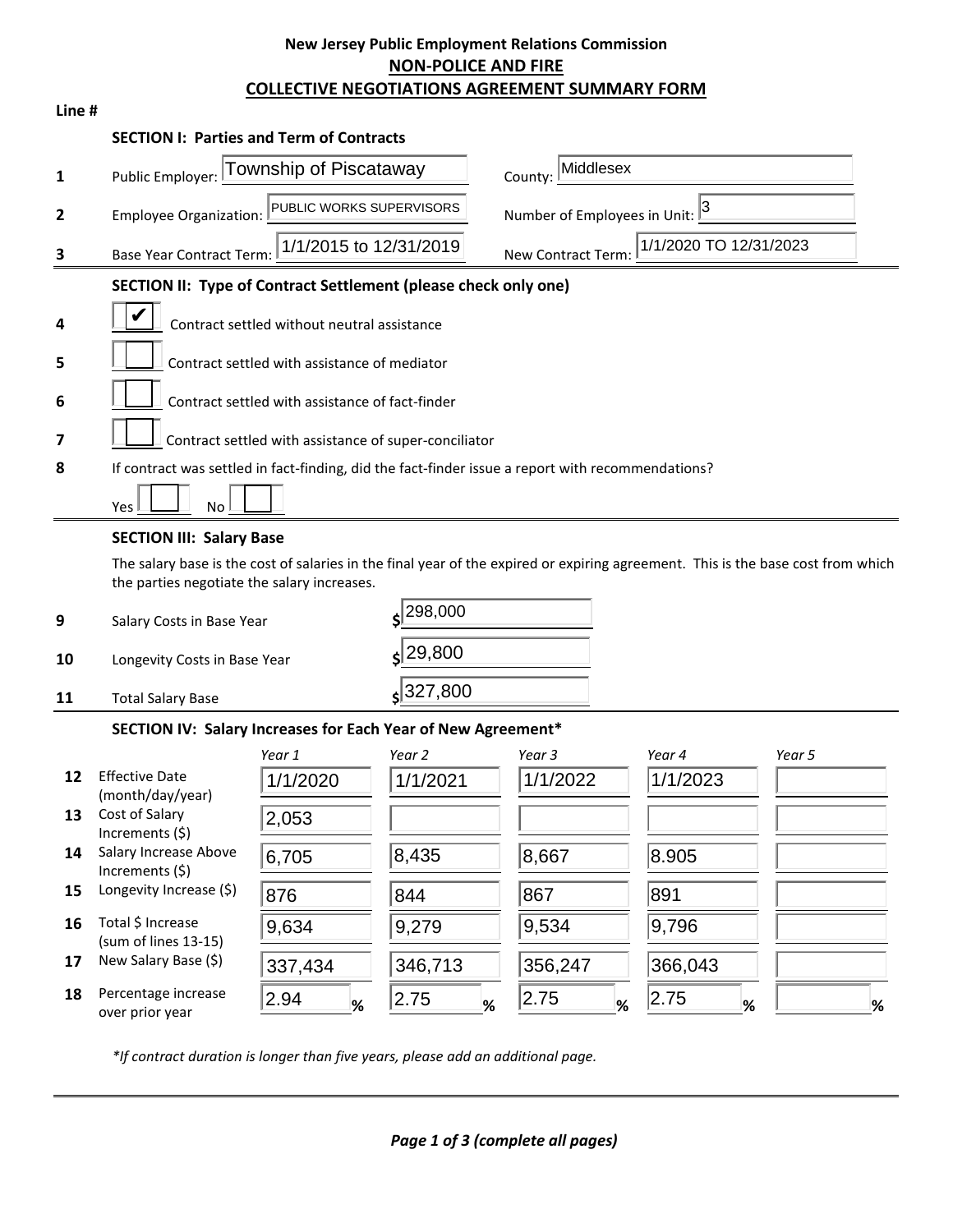| Township of Piscataway<br>Employer: | <b>IPUBLIC WORKS SUPERVISORS</b><br><b>Employee Organization:</b> | $P$ age $\sim$ |
|-------------------------------------|-------------------------------------------------------------------|----------------|
|-------------------------------------|-------------------------------------------------------------------|----------------|

### **SECTION V: Increases in Other Contractual Economic Items or Newly Added Economic Items\***



*\*If contract duration is longer than five years, please add an additional page.*

|    | <b>SECTION VI: Medical Costs</b>                    |                       |                 |
|----|-----------------------------------------------------|-----------------------|-----------------|
|    |                                                     | <b>Base Year</b>      | Year 1          |
| 21 | <b>Health Plan Cost</b>                             | $s^{44,613}$          | 42,684          |
| 22 | <b>Prescription Plan Cost</b>                       | $s$ <sup>28,185</sup> | $\zeta$  28,734 |
| 23 | Dental Plan Cost                                    | $s^{3,060}$           | $s^{3,060}$     |
| 24 | Vision Plan Cost                                    | $s$ <sup>0.00</sup>   | $\zeta$ 0.00    |
| 25 | <b>Total Cost of Insurance</b>                      | $s$ 75,858            | 74,478<br>≮     |
| 26 | <b>Employee Insurance Contributions</b>             | $s$ <sup>2511</sup>   | 6, 165          |
| 27 | Employee Contributions as % of Total Insurance Cost | 3.3%<br>%             | 8.28%<br>%      |

*Page 2 of 3 (complete all pages)*